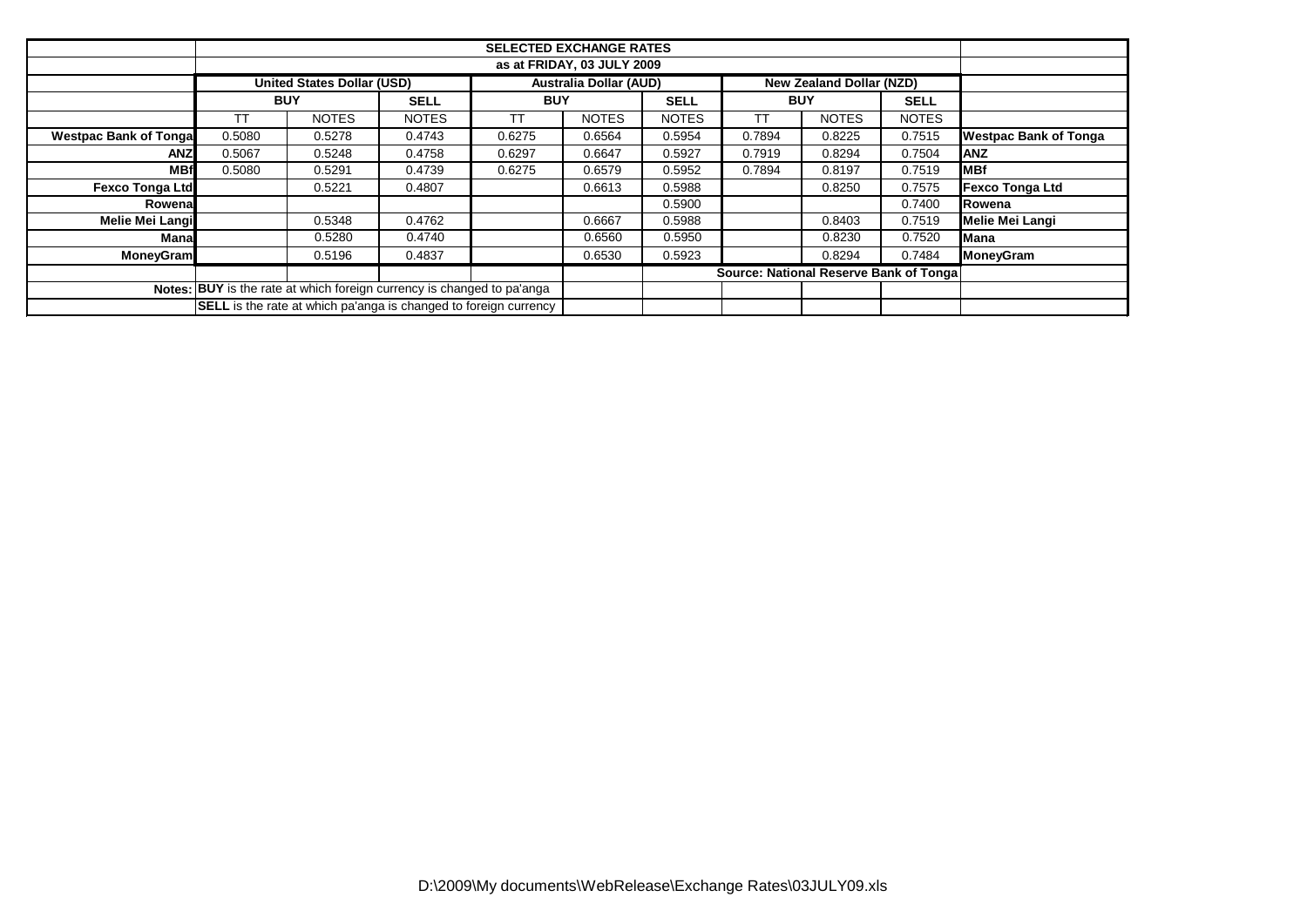## SELECTED EXCHANGE RATES

| as at FRIDAY, 10 JULY 2009   |            |                                   |              |            |                        |              |            |                          |              |                              |  |  |
|------------------------------|------------|-----------------------------------|--------------|------------|------------------------|--------------|------------|--------------------------|--------------|------------------------------|--|--|
|                              |            | <b>United States Dollar (USD)</b> |              |            | Australia Dollar (AUD) |              |            | New Zealand Dollar (NZD) |              |                              |  |  |
|                              | <b>BUY</b> |                                   | <b>SELL</b>  | <b>BUY</b> |                        | <b>SELL</b>  | <b>BUY</b> |                          | <b>SELL</b>  |                              |  |  |
|                              | TT         | <b>NOTES</b>                      | <b>NOTES</b> | TТ         | <b>NOTES</b>           | <b>NOTES</b> | TТ         | <b>NOTES</b>             | <b>NOTES</b> |                              |  |  |
| <b>Westpac Bank of Tonga</b> | 0.5073     | 0.5271                            | 0.4737       | 0.6354     | 0.6646                 | 0.6028       | 0.7876     | 0.8207                   | 0.7499       | <b>Westpac Bank of Tonga</b> |  |  |
| ANZ                          | 0.5060     | 0.5241                            | 0.4751       | 0.6378     | 0.6728                 | 0.6008       | 0.7897     | 0.8272                   | 0.7482       | ANZ                          |  |  |
| <b>MBf</b>                   | 0.5073     | 0.5263                            | 0.4739       | 0.6354     | 0.6667                 | 0.6024       | 0.7876     | 0.8197                   | 0.7519       | <b>MBf</b>                   |  |  |
| <b>Fexco Tonga Ltd</b>       |            | 0.5213                            | 0.4807       |            | 0.6693                 | 0.6060       |            | 0.8230                   | 0.7575       | <b>Fexco Tonga Ltd</b>       |  |  |
| Rowena                       |            |                                   |              |            |                        | 0.6000       |            |                          | 0.7600       | Rowena                       |  |  |
| Melie Mei Langil             |            | 0.5348                            | 0.4739       |            | 0.6757                 | 0.6024       |            | 0.8403                   | 0.7519       | Melie Mei Langi              |  |  |
| Manal                        |            | 0.5273                            | 0.4740       |            | 0.6604                 | 0.6030       |            | 0.8126                   | 0.7500       | Mana                         |  |  |

Source: National Reserve Bank of Tonga

Notes: BUY is the rate at which foreign currency is changed to pa'anga SELL is the rate at which pa'anga is changed to foreign currency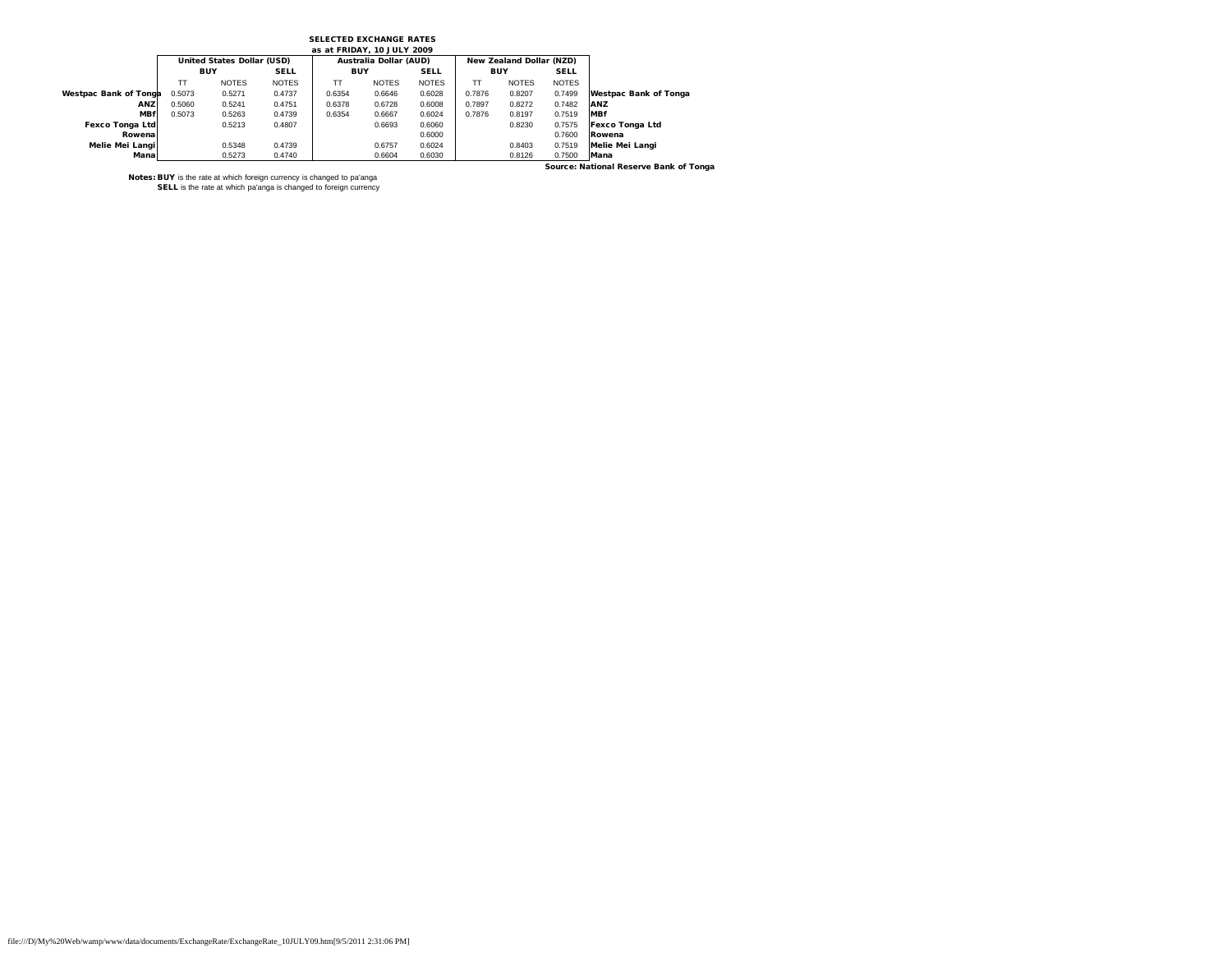|                                                                               | <b>SELECTED EXCHANGE RATES</b>                                                                        |              |             |              |            |              |             |              |            |              |                                        |              |                              |
|-------------------------------------------------------------------------------|-------------------------------------------------------------------------------------------------------|--------------|-------------|--------------|------------|--------------|-------------|--------------|------------|--------------|----------------------------------------|--------------|------------------------------|
|                                                                               | as at FRIDAY, 17 JULY 2009                                                                            |              |             |              |            |              |             |              |            |              |                                        |              |                              |
|                                                                               | <b>United States Dollar (USD)</b><br><b>Australia Dollar (AUD)</b><br><b>New Zealand Dollar (NZD)</b> |              |             |              |            |              |             |              |            |              |                                        |              |                              |
|                                                                               | <b>BUY</b>                                                                                            |              | <b>SELL</b> |              | <b>BUY</b> |              | <b>SELL</b> |              | <b>BUY</b> |              | <b>SELL</b>                            |              |                              |
|                                                                               |                                                                                                       | <b>NOTES</b> | тт          | <b>NOTES</b> |            | <b>NOTES</b> |             | <b>NOTES</b> |            | <b>NOTES</b> |                                        | <b>NOTES</b> |                              |
| <b>Westpac Bank of Tongal</b>                                                 | 0.5134                                                                                                | 0.5334       | 0.4794      | 0.4794       | 0.6255     | 0.6543       | 0.5934      | 0.5934       | 0.7744     | 0.8069       | 0.7373                                 | 0.7373       | <b>Westpac Bank of Tonga</b> |
| <b>ANZ</b>                                                                    | 0.5119                                                                                                | 0.5300       | 0.4810      | 0.4810       | 0.6270     | 0.6620       | 0.5900      | 0.5900       | 0.7771     | 0.8146       | 0.7356                                 | 0.7356       | <b>ANZ</b>                   |
| <b>MBf</b>                                                                    | 0.5134                                                                                                | 0.5348       | 0.4794      | 0.4785       | 0.6255     | 0.6536       | 0.5934      | 0.5917       | 0.7744     | 0.8065       | 0.7373                                 | 0.7353       | <b>IMBf</b>                  |
| <b>Fexco Tonga Ltd</b>                                                        |                                                                                                       | 0.5274       |             | 0.4854       |            | 0.6587       |             | 0.5952       |            | 0.8104       |                                        | 0.7407       | <b>Fexco Tonga Ltd</b>       |
| Melie Mei Langi                                                               |                                                                                                       | 0.5405       |             | 0.4785       |            | 0.6667       |             | 0.5952       |            | 0.8264       |                                        | 0.7353       | <b>Melie Mei Langi</b>       |
| Mana                                                                          |                                                                                                       | 0.5334       |             | 0.4794       |            | 0.6505       |             | 0.5934       |            | 0.7994       |                                        | 0.7373       | Mana                         |
| <b>MoneyGram</b>                                                              |                                                                                                       | 0.5218       |             | 0.4858       |            | 0.6596       |             | 0.5983       |            | 0.8204       |                                        | 0.7404       | <b>MoneyGram</b>             |
|                                                                               |                                                                                                       |              |             |              |            |              |             |              |            |              | Source: National Reserve Bank of Tonga |              |                              |
| <b>Notes: BUY</b> is the rate at which foreign currency is changed to pa'anga |                                                                                                       |              |             |              |            |              |             |              |            |              |                                        |              |                              |
|                                                                               | <b>SELL</b> is the rate at which pa'anga is changed to foreign currency                               |              |             |              |            |              |             |              |            |              |                                        |              |                              |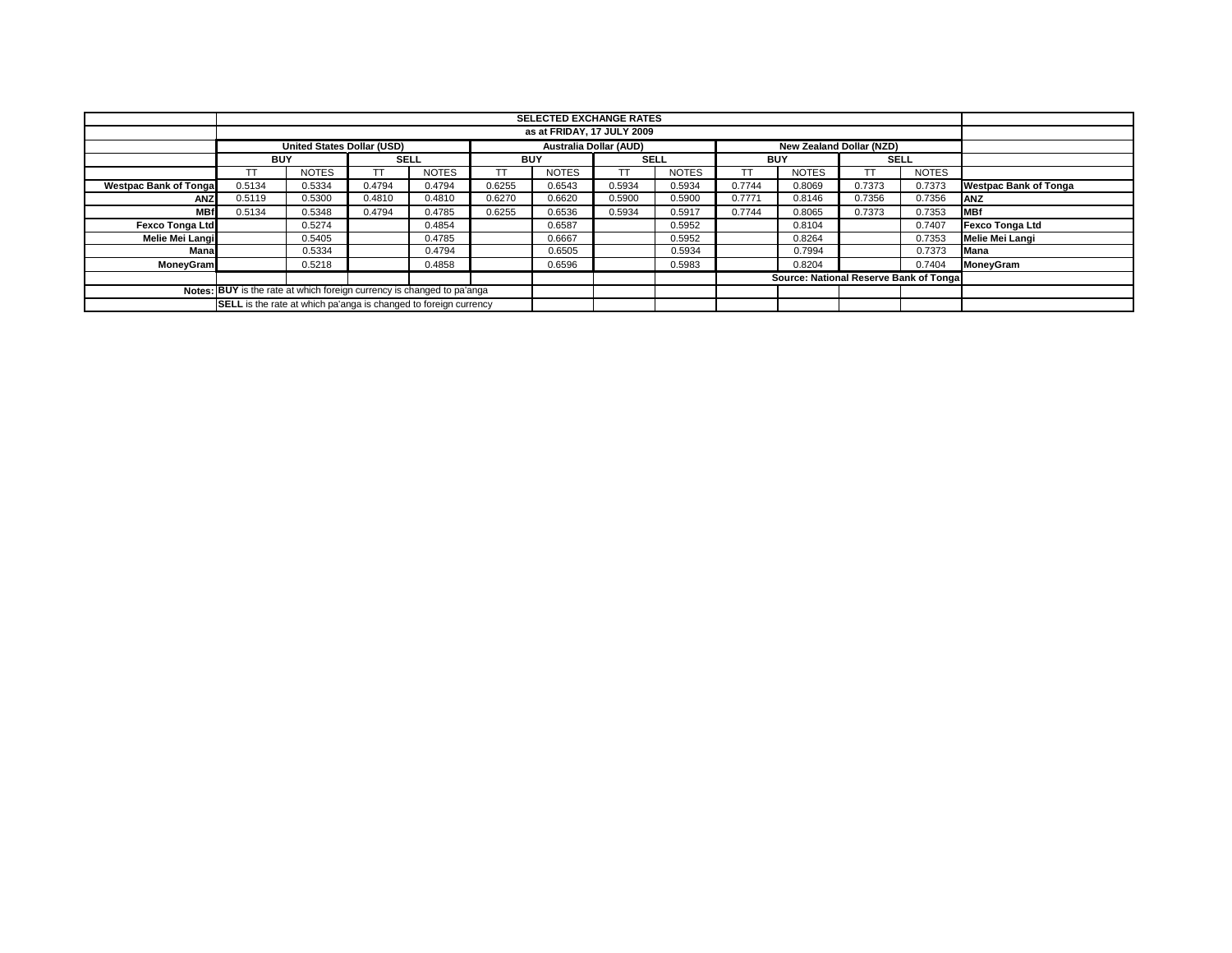|                                                                        | <b>SELECTED EXCHANGE RATES</b>                                                                 |              |             |              |            |                                        |             |              |            |              |             |              |                              |
|------------------------------------------------------------------------|------------------------------------------------------------------------------------------------|--------------|-------------|--------------|------------|----------------------------------------|-------------|--------------|------------|--------------|-------------|--------------|------------------------------|
|                                                                        |                                                                                                |              |             |              |            |                                        |             |              |            |              |             |              |                              |
|                                                                        | as at FRIDAY, 24 JULY 2009                                                                     |              |             |              |            |                                        |             |              |            |              |             |              |                              |
|                                                                        | <b>United States Dollar (USD)</b><br><b>Australia Dollar (AUD)</b><br>New Zealand Dollar (NZD) |              |             |              |            |                                        |             |              |            |              |             |              |                              |
|                                                                        | <b>BUY</b>                                                                                     |              | <b>SELL</b> |              | <b>BUY</b> |                                        | <b>SELL</b> |              | <b>BUY</b> |              | <b>SELL</b> |              |                              |
|                                                                        | ТT                                                                                             | <b>NOTES</b> |             | <b>NOTES</b> |            | <b>NOTES</b>                           | тт          | <b>NOTES</b> | тт         | <b>NOTES</b> | ТT          | <b>NOTES</b> |                              |
| <b>Westpac Bank of Tonga</b>                                           | 0.5188                                                                                         | 0.5390       | 0.4844      | 0.4844       | 0.6228     | 0.6514                                 | 0.5909      | 0.5909       | 0.7714     | 0.8038       | 0.7345      | 0.7345       | <b>Westpac Bank of Tonga</b> |
| <b>ANZ</b>                                                             | 0.5171                                                                                         | 0.5352       | 0.4862      | 0.4862       | 0.6262     | 0.6612                                 | 0.5892      | 0.5892       | 0.7754     | 0.8129       | 0.7339      | 0.7339       | ANZ                          |
| <b>MBf</b>                                                             | 0.5188                                                                                         | 0.5376       | 0.4844      | 0.4854       | 0.6228     | 0.6494                                 | 0.5909      | 0.5917       | 0.7714     | 0.8065       | 0.7345      | 0.7353       | <b>MBf</b>                   |
| <b>Fexco Tonga Ltd</b>                                                 |                                                                                                | 0.5325       |             | 0.4902       |            | 0.6578                                 |             | 0.5952       |            | 0.8090       |             | 0.7407       | <b>Fexco Tonga Ltd</b>       |
| Rowena                                                                 |                                                                                                |              |             |              |            |                                        | 0.5900      |              |            |              | 0.7400      |              | Rowena                       |
| Melie Mei Langi                                                        |                                                                                                | 0.5464       |             | 0.4854       |            | 0.6623                                 |             | 0.5917       |            | 0.8197       |             | 0.7353       | <b>Melie Mei Langi</b>       |
| Mana                                                                   |                                                                                                | 0.5388       |             | 0.4844       |            | 0.6478                                 |             | 0.5909       |            | 0.7964       |             | 0.7345       | Mana                         |
|                                                                        |                                                                                                |              |             |              |            | Source: National Reserve Bank of Tonga |             |              |            |              |             |              |                              |
| Notes: BUY is the rate at which foreign currency is changed to pa'anga |                                                                                                |              |             |              |            |                                        |             |              |            |              |             |              |                              |
|                                                                        | <b>SELL</b> is the rate at which pa'anga is changed to foreign currency                        |              |             |              |            |                                        |             |              |            |              |             |              |                              |